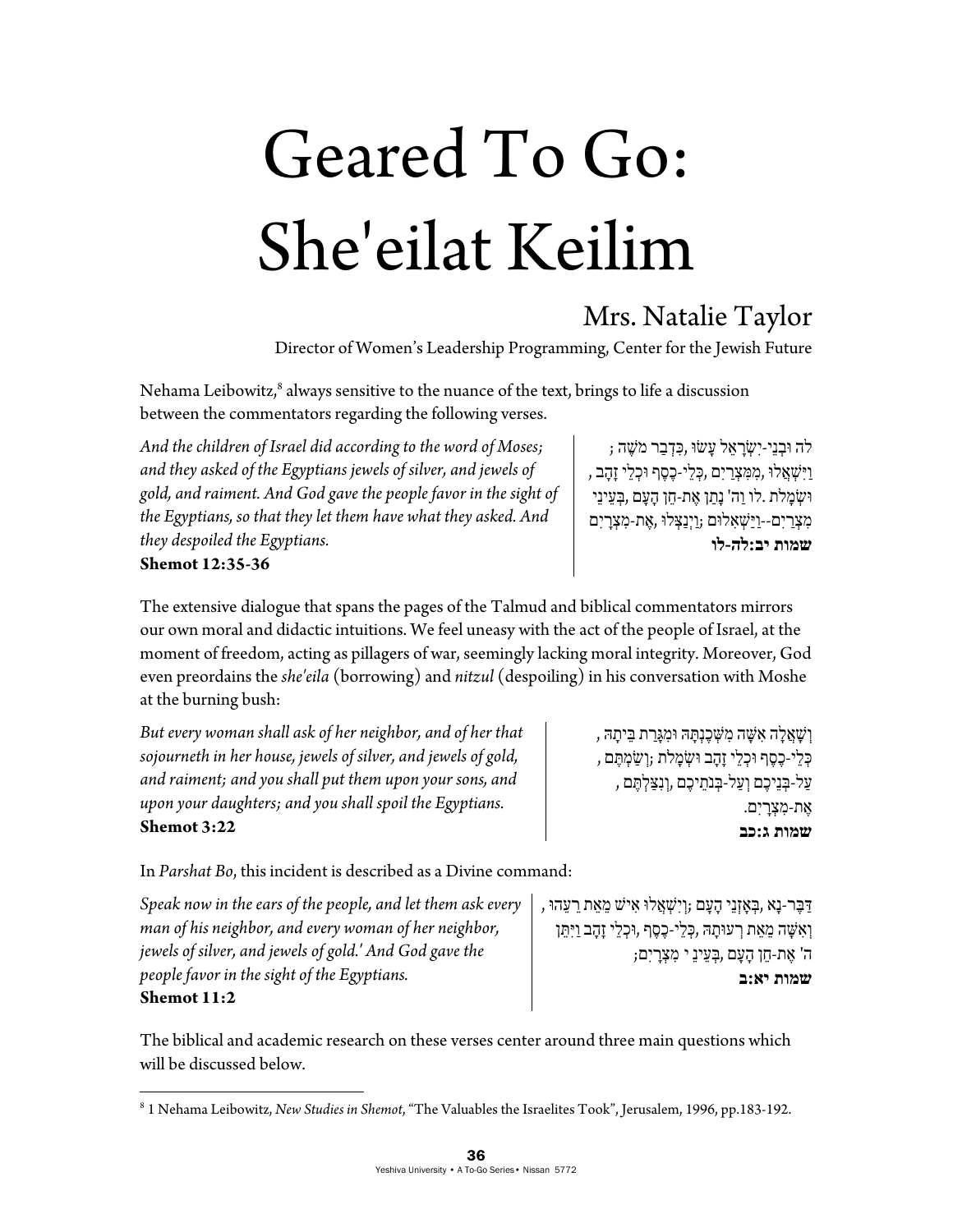# How can Bnei Yisrael "borrow" valuables that they have no intention of returning?

The first commentator to contemplate the Hebrew root *sha'al* to explain this difficulty was Sa'adya Gaon (892-942), insisting that it referred to asking for an outright gift rather than borrowing. He based his explanation on the usage in 1Shmuel 1:28.

*Therefore I also have lent him to God; as long as he liveth he is lent to God* 

וְגַם **ֹ**אָנכִ י ,הִ שְׁ אִ לְ תִּהוּ הלַ ' ,כָּל-הַיָּמִים אֲשֶׁ ר הָיָה ,הוּא שָׁאוּל הלַ '

From this perspective, Chana gave Shmuel as a gift to God, since He had never asked for this. Chana understands that her son truly belongs to God and that he was given to her as a gift for a certain amount of time. On the other hand Shmuel is really hers on the most humanistic level: he is physically part of her. Even giving him to serve God all his life does not take away from her essence of being a mother. And so, Chana does not relinquish her motherhood, nor does she separate herself from her son. She takes care of him year in and year out until she must take him to Shilo. From this perspective Chana is *mash'ila* Shmuel to God for a specified period of time, but Shmuel remains her son*.* 

Rashbam (1083-1174) makes a methodical study of the uses of the verb *sha'al.* 

*"Every woman shall ask" – as an irrevocable and outright gift, cf.: Psalm 2: "Ask of me (she'al mimeni), and I will give the nations for thine inheritance". This is the plain sense and a refutation of the heretics.*  **Commentary on Shemot 3:22**

ושאלה אשה משכנתה- במתנה גמורה וחלוטה, שהרי [כתוב] ונתתי את חן העם. כמו שאל ממני ואתנה גוים נחלתך. זהו עיקר פשוטו ותשובה למינים. **פירוש לשמות ג:כב**

Chizkuni (13th century) adds another dimension to this debate and explains that the Egyptians bestowed a gratuity of silver, gold and clothing as a farewell gift from the masters to their freed servants.

# What can justify the removal of gold, silver and clothes from their Egyptian task masters?

There are a variety of answers to the second question of the people of Israel's audacity of taking from those who had dominated them for so long. The Gemara provides an ironic approach:

*Once again the Egyptians came to present their case against Israel to Alexander the Great. They said to him: Behold their Scripture states: "And the Lord gave the people favor in the sight of the Egyptians, so they lent them" Return us the silver and gold that you took from us. Said Gaviha ben Pasisa to the Sages. Permit me to go and argue with them in front of Alexander. If they vanquish me, say; You but vanquished our most ignorant one. And if I vanquish them,* 

שוב פעם אחת באו בני מצרים לדון עם ישראל לפני אלכסנדרוס מוקדון, אמרו לו הרי הוא אומר וה' נתן את חן העם בעיני מצרים וישאלום תנו לנו כסף וזהב שנטלתם ממנו אמר גביהא בן פסיסא לחכמים תנו לי רשות ואלך ואדון עמהן לפני אלכסנדרוס אם ינצחוני אמרו להם הדיוט שבנו נצחתם ואם אני אנצח אותם אמרו להם תורת משה רבינו נצחתכם נתנו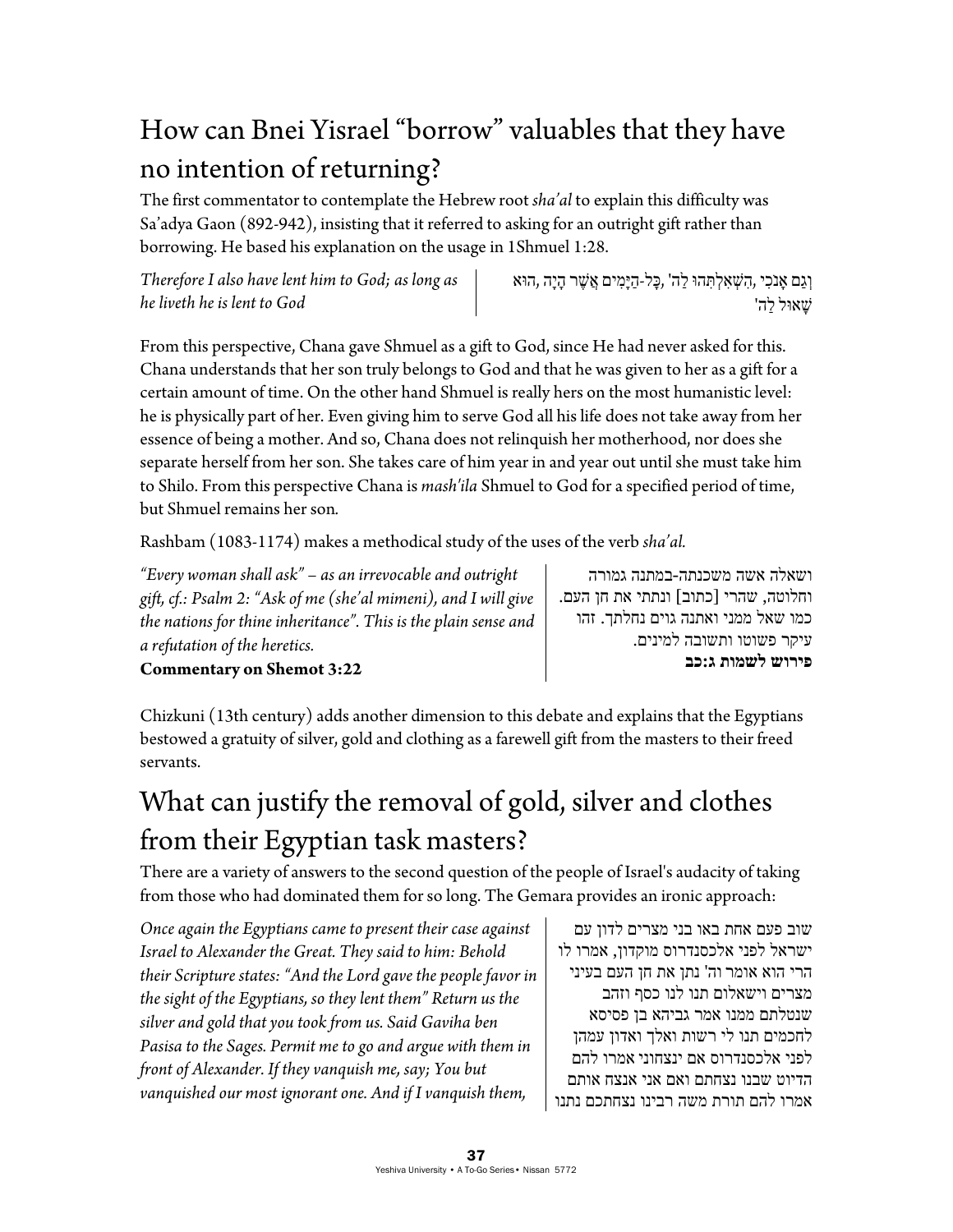*tell them, The Torah of Moses our teacher vanquished you. They gave him permission and he went to argue the case with them. He said to them, Whence do you bring a proof? They answered him: From the Pentateuch, as it is stated: "Now the time that the children of Israel dwelt in Egypt was four hundred and thirty years" (Ex. 12:40). Return me the wages of the six hundred thousand you enslaved in Egypt…" Whereupon Alexander the Great said to them: Answer him. They replied: Give us three days respite. He gave the time; they searched but could find no answer.*  **Sanhedrin 91a** 

לו רשות והלך ודן עמהן אמר להן מהיכן אתם מביאין ראייה אמרו לו מן התורה אמר להן אף אני לא אביא לכם ראייה אלא מן התורה שנאמר ומושב בני ישראל אשר ישבו במצרים שלשים שנה וארבע מאות שנה תנו לנו שכר עבודה של ששים ריבוא, ששיעבדתם במצרים ... אמר להן אלכסנדרוס מוקדון החזירו לו תשובה אמרו לו: תנו לנו זמן שלשה ימים. נתן להם זמן בדקו ולא מצאו תשובה. **סנהדרין צא.**

Nehama Leibowitz expands upon this Gemara. The Egyptians who came to charge the Jews in front of Alexander the Great were the same people whose writings are littered with anti-Semitic sentiments. Our reply is clear, though its legal and moral standing is debatable. The Egyptians owed the people of Israel for hundreds of years of servitude and need no apology for what they took.

In the last generation of the Second Temple and immediately thereafter, two scribes devoted their life to defending the Jewish people against their enemies, Philo (20 BCE- 50 CE) and Josephus (Joseph ben Matityahu, 37- 100 CE).9 Philo in his work *Life of Moses*, shares the viewpoint of the Gemara in *Sanhedrin*. The people of Israel were not seeking to amass wealth, but rather to regain some of the wages owed to them for their slave labor and to obtain some compensation (albeit not sufficient) for the bondage they endured. Josephus did not share the approach of the Talmudic sages who argued that the people of Israel had a right to claim wages back. He adopts the view that a gift was involved. In his historiographic work *Antiquities of the Jews*, Josephus writes that the Egyptians honored the people of Israel with gifts and gave them over willingly in order that they would leave quickly. When the people of Israel left, they wept and regretted their ill-treatment of them.

Some of the Midrashim on this story do not see the *biza* so favorably. In *Mechilta D'Rabbi Yishmael* (on 13:19), we are taught that at the time the people of Israel were parting in the spoils of war, Moshe was busy with the mitzvah of preparing the bones of Yosef. The tone of other Midrashim are not so disapproving, and are more aligned to the opinions which justify remuneration owed to the people of Israel for their work.

## Why does the Torah repeatedly emphasize this as a Divine command to Bnei Yisrael?

 $\overline{a}$ 

This brings us to the third question and perhaps most difficult problem of why the Torah emphasizes that God commanded this of the people of Israel? Shadal (1800-1865) explains that

<sup>9</sup> Rabbi Elchanan Samet, *She'ilat ha'kelim b'rei ha'parshanut ha'apologetit u'vre'i ha'parshanut ha'acheret*, Shemot 12, www.daat.ac.il/daat/tanach/samet2/7-2. Quotes from Philo and Josephus taken directly from this article.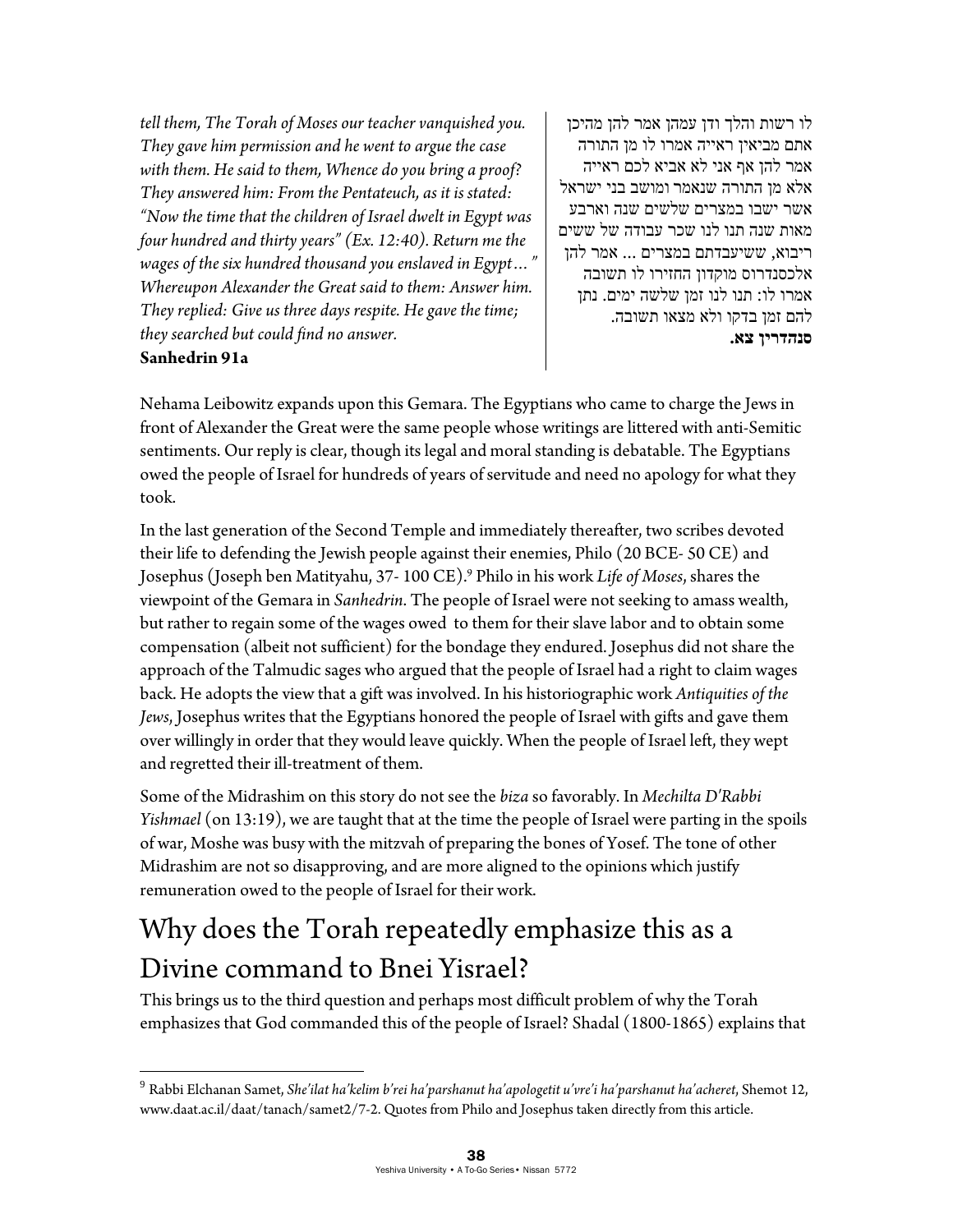God despises immorality and wants to ensure that justice is meted out for His people who were enslaved for many generations. It is also an educational opportunity for us to learn how one should treat slaves. The *Or Hachaim* (1696-1743) sees the Divine command as an initiation for the nation's need to obey Moshe. Moving forward, Moshe would be giving them more challenging and seemingly illogical commandments. However, God needed to ensure that they would obey His appointed leader. In the grand scheme of things, the Netziv (1816-1893) explains, the action had to be one of borrowing and not taking. God's master plan was for the Egyptians to regret parting with their valuables, thus chasing after the people of Israel and drowning at *Yam Suf*. It was only then that the people of Israel could celebrate their full redemption.

Nehama Leibowitz quotes<sup>10</sup> Benno Jacob (1862-1945) as saying :

*For an Israelite, the word Egyptian had bittersweet associations. It would not have been remarkable had the Jew hated the Egyptian as the enslaver of his ancestors and would have reserved the right not to accord him the generous treatment enjoined by the Torah with regard to the stranger…But the Torah records that the Egyptians and Jews parted friends, the former, liberally furnishing them with gifts as the latter themselves had bidden, in the case of sending away their own Hebrew servants…Consequently "thou shall not abhor an Egyptian, for thou were a stranger in his land." But since the Egyptian could not be expected to offer gifts, Israel was bidden to spur them to do and say to them: Let us part friends and we'll take with us a parting gift.* 

In a similar vein, she quotes MD Cassuto (1883–1951) as saying:

*The Hebrew slaves had worked for their masters for the number of years preordained by Providence. They were entitled to their freedom and, therefore, at the same time to statutory farewell gratuity. The law or rather absolute justice demanded it. Though the latter does not exist in the world, the court on high sees to its implementation, directing the course of events accordingly.* 

While Cassuto's answer to the question of Divine imperative focuses on God's concern for justice, Benno Jacob uses the story as an educational tool to moderate the feelings of revenge and also allows us to fulfill the commandment of "thou shalt not abhor an Egyptian, for thou were a stranger in his land" (Devarim 23:8).

Perhaps Rashi's answer also is under the realm of a higher Divine plan.

*Na in this context is an expression of request - please keep on reminding them, so that the righteous man, Avraham should not say "and they shall serve them and they shall afflict them" (Bereshit 15:3)He did fulfill, but "after wards they will come out with great substance" (Bereshit 15:14) He did not fulfill.* 

אין נא אלא לשון בקשה, בבקשה ממך הזהירם על כך שלא יאמר אותו צדיק אברהם ועבדום וענו אותם קיים בהם ואחרי כן יצאו ברכוש גדול לא קיים בהם. **פירוש עה"ת שמות יא:ב**

#### **Commentary on Shemot 11:2**

 $\overline{a}$ 

<sup>10</sup> See Nehama Leibowitz, "Accept the Truth from Wherever it Comes," *Milin Havivin*, Vol. 1, pp. 108-110, www.yctorah.org/component/option,com\_docman/task,doc\_download/gid,121/, where she explains why she quotes ideas from Benno and Cassutto even though their commentaries contain other comments that are objectionable.